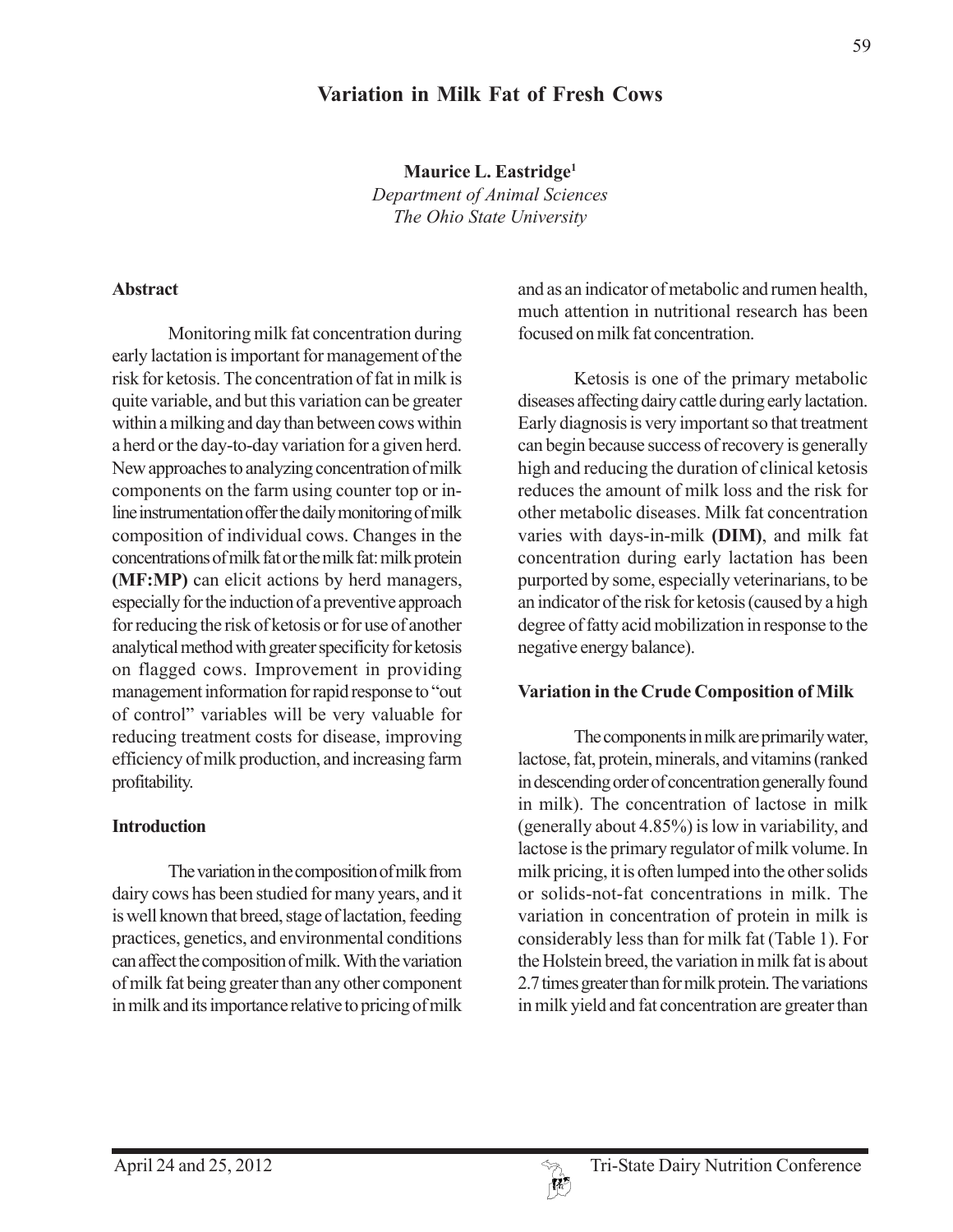the variations in concentrations of protein and lactose, both between animals and days of lactation (Rook et a., 1992). In addition, the variation caused by time of milking (am versus pm) was greater than the variation between cows or from day-to day.

## **Importance of Monitoring Concentration of Fat in Milk**

Milk fat is very important in the pricing of milk for payment to dairy farmers. Generally for most milk markets, but no all, the price for protein is higher than the price for fat. The pricing of milk is based on the mass of the components, not proportions. Thus, we have stressed for many years that yield of milk fat is much more important than the concentration of fat. So, in reviewing research data, we must examine the yield of milk, concentration of fat, and yield of fat as we examine the factors that affect milk fat and its corresponding implications to the profitability of dairy enterprises.

Of course, fat concentration varies by breed, with Brown Swiss, Guernsey, and Jersey having the highest concentrations of fat and protein among the 5 major dairy breeds (Table 1). However, it is interesting to note that milk from Brown Swiss cows is less variable in fat concentration than milk from the other 4 major breeds, with the variation being only 60% of the variation in fat concentration of Holstein herds. However, the variation in concentration of milk fat is about the same for the Holstein and Jersey breeds, the two most prominent breeds and differing in about one percentage unit in milk fat. The average of individual Holstein cows milk fat percentage with > 200 DIM at completion of the lactation was 3.67%  $(SD = 0.56, CV = 15.3\%)$  and was 4.78%  $(SD =$ 0.61,  $CV = 12.8\%$ ) for Jersey cows (Figure 1). The variation in milk composition is almost 2-fold higher for individual cow versus herd data.

Besides the economic importance of monitoring milk fat concentration and yield, milk fat

serves as an indicator for rumen health (Eastridge, 2000) and metabolic balance of cows, especially ketosis. Although milk fat concentration relative to the expected breed average sheds some evidence on animal health, the MF:MP is used more typically as an indicator of rumen heath. The ratio of 1.2 to 1.3 is expected (Table 1). The value is greater for monitoring animal groups within a herd than the overall herd. The ratio for the herd may be normal, but the ratio for a given group within a herd may be low or inverted. The average ratio for a herd or a group within a herd is expected to be within the stated range; however, 10 to 20% of the cows within a group may have inverted MF:MP without there being dietary conditions adversely affecting rumen health.

The concentration of fat in milk is much higher in early lactation than later stages, primarily due to the mobilization of adipose tissue following parturition. About 50% of the fatty acids **(FA)** in milk originate from the diet and 50% from adipose tissue, but the contribution by adipose tissue is much higher in early lactation. This results in not only higher milk fat concentration but also milk with an increased portion of long chain FA and lower proportion of short-chain FA compared to later stages (Palmquist et al., 1993). In fact, stage of lactation has a greater impact on the molecular weight of FA in milk than the feeding of supplemental fat (Eastridge and Palmquist, 1989). Because of the effect of DIM on milk fat concentration, milk fat can be monitored as an indicator of the risk for ketosis. It is generally regarded that milk fat concentration should not exceed one unit above the breed average during the first 30 DIM (Phase A, Figure 1) and then not fall by more than one unit from 30 to 60 DIM. During 30 to 90 DIM (Phase B, Figure 1), milk fat concentration should continue to drop whereby it would be similar to the breed average by  $\geq$  90 DIM. Holstein cows completing lactations in Ohio DHI were plotted against DIM (Figure 1). Cows completing lactations from 0 to 30 DIM averaged 5.53% milk fat and then the drop was 0.91 units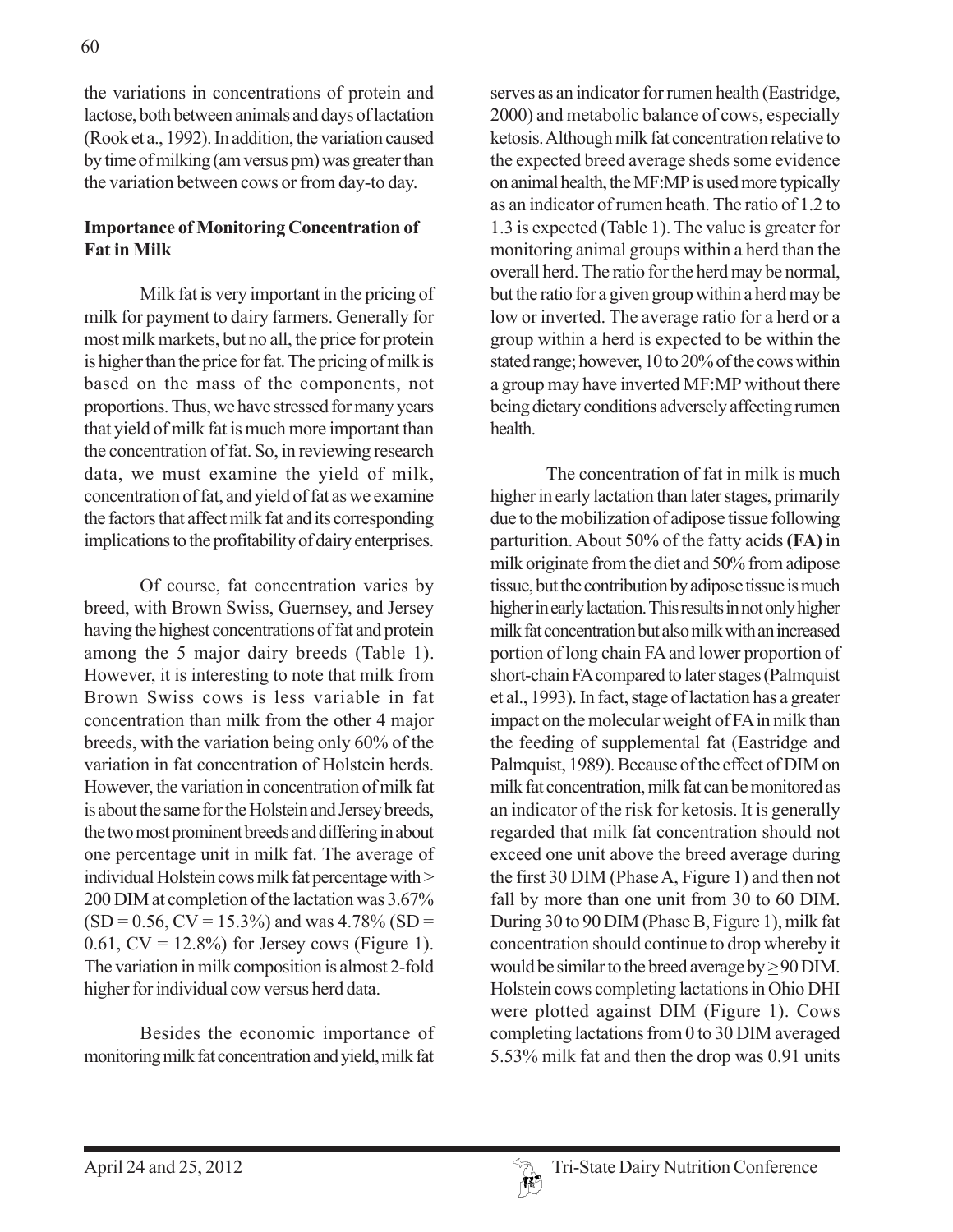from 30 to 60 DIM. Although the drop was as expected, the average milk fat was extremely high. It must be kept in mind that these milk fat data along with DIM do not represent the same cows and that cows with < 30 when the lactation ended likely left the farm for health problems associated with negative energy balance. So, the dashed line was drawn in Figure 1 to represent the expected change in milk fat concentration for Holstein cows with advancing DIM.

### **Using Milk Fat Concentration in the Diagnosis of Ketosis**

In order to effectively diagnose clinical ketosis, on-farm methods of analysis are needed for immediate treatment to occur. On-farm analysis of urine ketones (acetoacetate; e.g. KetoStix; Bayer Healthcare, LLC, Monheim Company, Germany) has been the common method for diagnosis of clinical ketosis. However, it is often difficult to get a fresh cow to urinate to use this method. The validity of analyzing ketones in milk has been recognized for many years and practiced widely in Europe. Recently, an on-farm milk ketone test kit (Keto-Test; ß-hydroxybutyrate) for the US was released by Elanco (Greenfield, IN). More simple, less expensive instruments have been developed in recent years that are suitable for on-farm measurement of milk composition for individual cows. In addition, in-line sampling and analytical methodology are being provided by the major milking equipment companies (Barbano and Worjciechowski, 2012), which provide for milk composition data for every cow at every milking. Calibrations for these systems and usefulness for actual component values versus identifying deviations from the "norm" are still under evaluation.

Krogh et al. (2011) compared using the KetoLac test kit (Sanwa Kagaku Kenkyusho Co. Ltd., Nagoya, Japan) for ß-hydroxybutyrate in milk, the Keto-Stix with urine, and using the MF:MP for determination of ketosis during 7 to 21 DIM and having a test-date for milk fat and protein within 1 d before the day of the ketosis tests. Test results of > 4 mmol/L of acetoacetate in urine, > 200 ìmol/L of ß-hydroxybutyrate in milk, and > 1.5 MF:MP were used as the cut-off for positive indication of ketosis. The overall prevalence of ketosis was 10 and 12% based on the milk and urine tests for ketones, respectively. The specificity for the milk and urine tests were high (99%) but lower for the MF:MP (79%), and the sensitivity was highest for the urine test (78%) and followed by the MF:MP (63%) and the milk test (58%). Specificity refers to the proportion of negatives which are correctly identified (e.g. the percentage of healthy animals which are correctly identified as not having the condition; true negatives/(true negatives + false positives), and sensitivity refers to the proportion of actual positives which are correctly identified (e.g. the percentage of animals which are correctly identified as having the condition; true positives/(true positives + false negatives).

Using 93 Canadian dairy herds, serum samples from 20% of the cows within each herd, with a minimum of 12 cows per herd, were taken from randomly selected cows within various stages of lactation within a herd (1 to 100, 101 to 200, and > 200 DIM) (Duffield et al., 1997). Milk, fat, and protein production data were collected from DHI corresponding to the test date closest to the time of blood sampling. When serum ßhydroxybutyrate concentrations > 1200 ìmol/L were used as the cut-off for identification of subclinical ketosis, the prevalence of ketosis was 14.1%. Although neither milk fat, milk protein, nor MF:MP provided high specificities or sensitivities for identifying subclinical ketosis, each of the variables were significantly associated with the risk for subclinical ketosis, and increasing milk fat by one percentage unit increased the risk for ketosis by 200%. In addition, it is important to note in this study that the test date data were recorded on average 7 days prior to the blood sampling, thus the data were not collected at the same time for

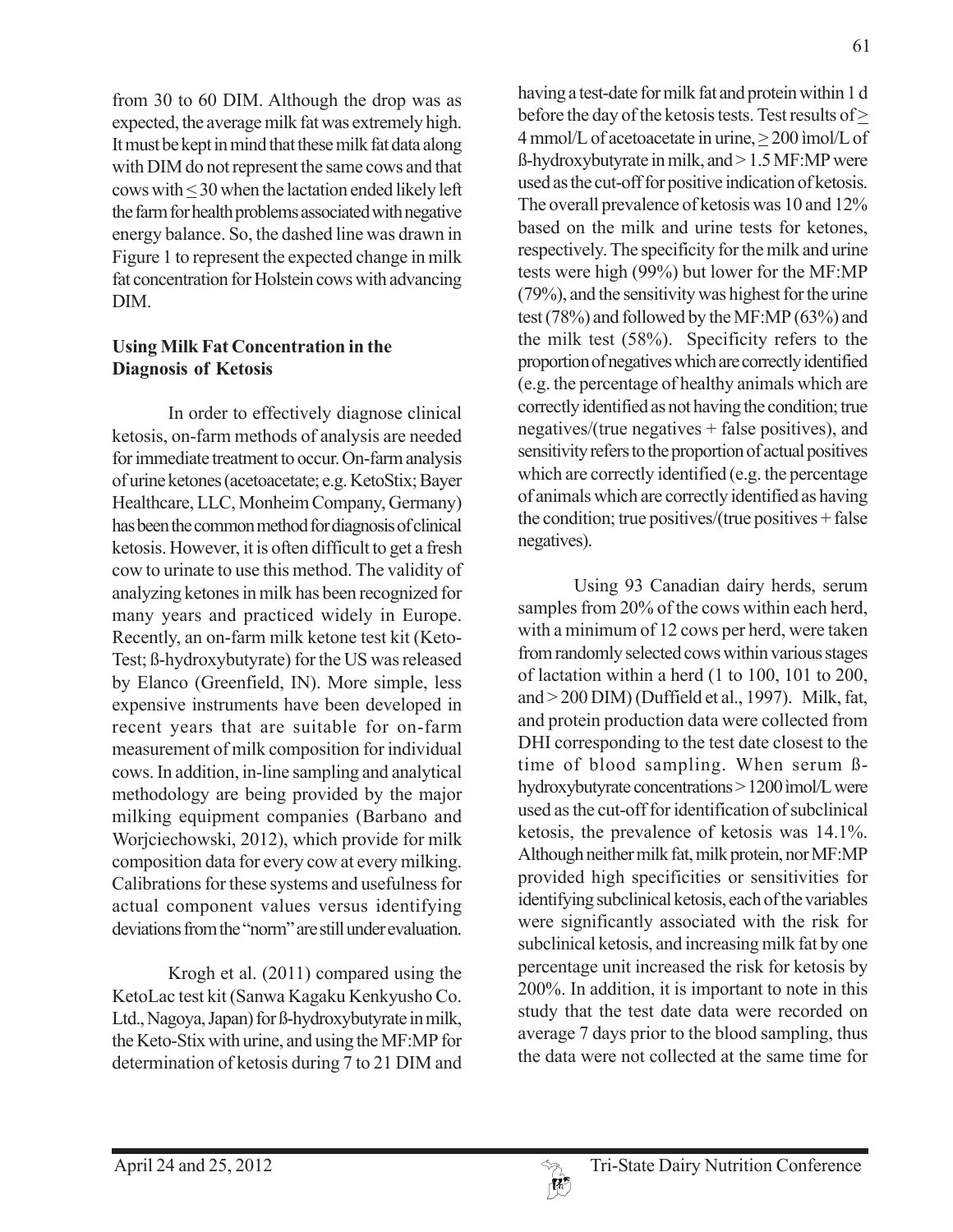direct reflection on the metabolism of the animal. Also, when the risk for ketosis is the highest, e.g. first 2 wk postpartum, the milk fat and protein percentages interpreted in series resulted in the highest potential as an indicator for ketosis.

In a recent OSU study (Stevens et al., 2012), milk samples were collected at 7 and 14 DIM from 204 cows on a single farm. Composite milk samples were collected using a BouMatic (Madison, WI) in-line sampler and right-front **(RF)** quarter strip samples were collected and analyzed for milk components at the farm using a LactiCheck **(LIC**; Page & Pedersen, International, Ltd., Hopkinton, MA), with weekly calibration using samples from Eastern Laboratory Services (Medina, OH). Composite milk samples also were sent to DHI Cooperative, Inc. (Columbus, OH) for analysis of milk components. Keto-Test strips were used to measure ketones in milk stripped from the RF quarter, and urine ketones were measured with KetoStix. The average fat concentration from LIC composite samples was  $5.36 \pm 2.05\%$  and  $5.15 \pm$ 1.90% from DHI, with the RF strippings having a lower milk fat  $(3.17 + 1.88\%)$  (Figure 2). Average milk ketone concentration was 0.55 + 0.98 mg/dl, and urine ketone concentration was 4.41 + 15.4 mg/dl; however, the incidence of clinical ketosis was relatively low in the herd (3.4% based on urine  $\geq$ 40 mg/dl or  $6.9\%$  based on milk  $> 2.0$  mg/dl). The correlation coefficient for LIC and DHI composites was  $0.70$  ( $P < 0.0001$ ), and the correlations between the composites and the RF samples were similar for both methods of analysis  $(0.30; P \leq$ 0.0001). The changes in milk fat concentrations from 7 to 14 DIM were similar for LIC and DHI composites and the RF samples (-0.63, -0.88, and -0.77, respectively). For cows with clinical ketosis based on concentration of urine ketones, the average milk fat for LIC and DHI analyses on composite samples were 6.54 and 6.98% and 4.20% for the quarter samples. For cows with clinical ketosis based on concentration of milk ketones, the average milk fat for LIC and DHI analyses on composite

samples were 7.42 and 6.40% and 4.74% for the quarter samples. In both of these situations, the milk fat concentration was elevated about 1 SD for either the composite or quarter samples.

### **Summary**

Optimizing the yield of milk fat is important for the profitability of dairy farms. Monitoring milk fat concentration (along with MF:MP) during early lactation is important for management of the risk of ketosis. The concentration of fat in milk is quite variable, and but this variation can be greater within a milking and day than between cows within a herd and the day-to-day variation for a given herd. New approaches to analyzing concentration of milk components on the farm using counter top or inline instrumentation offer the daily monitoring of milk composition of individual cows. Changes in the actual concentrations of milk fat or the MF:MP from composite milk samples can elicit actions by herd managers, or cows with concentrations of milk fat and MF:MP falling "out of control" relative to the baseline (plus one SD) for the herd from quarter strippings also can elicit actions by the herd manager (Table 2). Such actions may not include treatment for ketosis but the use of another analytical method with greater specificity for ketosis on the flagged cows, or use of a preventive approach for reducing the risk of clinical ketosis, such as the administration of propylene glycol. This later type of action may reduce the risk of subclinical ketosis leading to clinical ketosis and also increase milk yield in early lactation (McArt et al., 2011). Improvement in providing management information for rapid response to "out of control" variables will be very valuable for reducing treatment costs of disease, improving efficiency of milk production, and increasing farm profitability.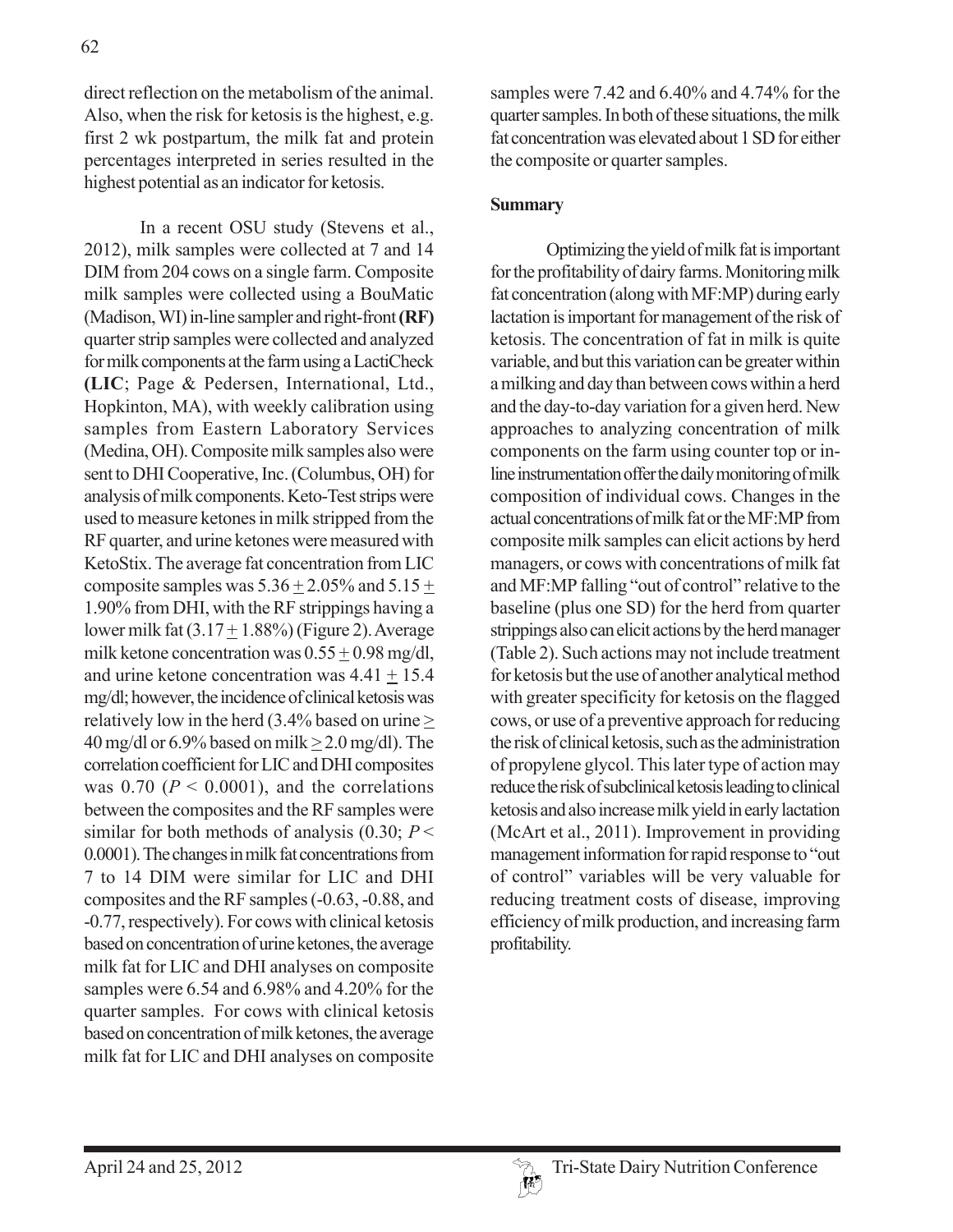## **References**

Barbano, D., and K. Worjciechowski. 2012. Issues related to sampling and analysis of milk. Proceedings Tri-State Dairy Nutrition Conference, The Ohio State University, Columbus, OH.

Bremmer, D. Monitoring subclinical ketosis in transition dairy cows. Vita Plus Corp., Madison, WI. http://dairy.vitaplus.com/dairy-technicalresources.php. *Accessed April 2012.*

Duffield, T.F., D.F. Kelton, K.E. Leslie, K.D. Lissemore, and J. H. Lumsden. 1997. Use of test day milk fat and milk protein to detect subclinical ketosis in dairy cattle in Ontario. Can. Vet. J. 38:713-718.

Eastridge, M.L. 2000 Guidelines for low forage diets. Proceedings Tri-State Dairy Nutrition Conference, April 18-19, The Ohio State University, Columbus.

Eastridge, M.L., and D.L. Palmquist. 1989. Effect of supplementing diets with fat on infrared analysis of milk fat. J. Dairy Sci. 72:2782-2787.

Krogh, M.A., N. Toft, and C. Enevoldsen. 2011. Latent class evaluation of a milk test, a urine test, and the fat-to-protein percentage ratio in milk to diagnose ketosis in dairy cows. J. Dairy Sci. 94:2360-2367.

McArt, J.A.A., D.V. Nydam, P.A. Ospina, and G. R. Oetzel. 2011. A field trial on the effect of propylene glycol on milk yield and resolution of ketosis in fresh cows diagnosed with subclinical ketosis. J. Dairy Sci. 94:6011–6020.

Palmquist, D.L., A.D. Beaulieu, and D.M. Barbano. 1993. Feed and animal factors influencing milk fat composition. J. Dairy Sci. 76:1753-1771.

Rook, A.J., W.J. Fisher, and J.D. Sutton. 1992. Sources of variation in yields and concentrations of milk solids in dairy cows. Animal Prod. 54:169- 173.

Stevens, K.D., E. L. Stayduhar, M.L. Eastridge, and K.M. Daniels. 2012. Monitoring the incidence of ketosis in fresh cows using milk composition, urine ketones, and milk ketones. J. Dairy Sci. 95 (Suppl. 1): *(accepted)*

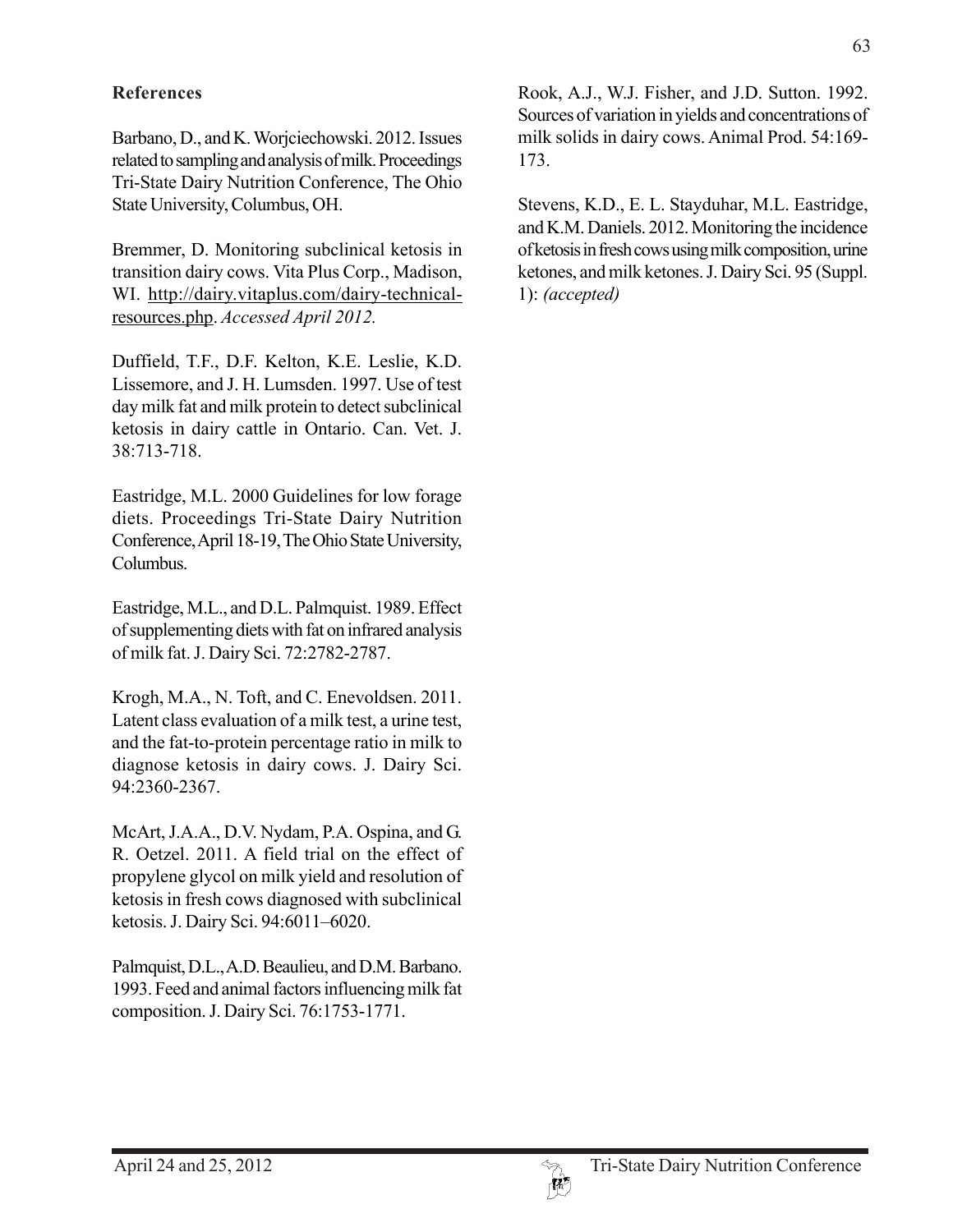|                    |       | Milk Fat (MF) |           |           | Milk Protein (MP) |           |      |       |
|--------------------|-------|---------------|-----------|-----------|-------------------|-----------|------|-------|
| <b>Breed</b>       | Herds | $\frac{0}{0}$ | <b>SD</b> | <b>CV</b> | $\%$              | <b>SD</b> | CV   | MF/MP |
| Ayrshire           | 18    | 3.90          | 0.32      | 8.24      | 3.19              | 0.17      | 5.40 | 1.22  |
| <b>Brown Swiss</b> | 20    | 4.13          | 0.19      | 4.68      | 3.40              | 0.12      | 3.52 | 1.21  |
| Guernsey           | 12    | 4.63          | 0.39      | 8.43      | 3.40              | 0.14      | 4.20 | 1.36  |
| Holstein           | 687   | 3.79          | 0.30      | 7.82      | 3.09              | 0.09      | 2.87 | 1.23  |
| Jersey             | 91    | 4.80          | 0.36      | 7.58      | 3.63              | 0.13      | 3.70 | 1.32  |

Table 1. Variation in concentrations of milk fat and protein among herds.<sup>1,2</sup>

1 Data taken from herds enrolled in the Ohio Dairy Herd Improvement program during 2008.

 ${}^{2}SD =$  Standard deviation and CV = coefficient of variation [(mean/SD)\*100].

**Table 2.** "Out of control" milk fat measurements for identification of the risk for ketosis (prevalence goal  $\langle 5\%$ ; "out of control" > 10%) in Holstein cows.<sup>1</sup>

| "Out of Control" Benchmark |  |  |  |  |
|----------------------------|--|--|--|--|
|                            |  |  |  |  |
| $> 7.0\%$                  |  |  |  |  |
| $> 5.0\%$                  |  |  |  |  |
| > 2.0                      |  |  |  |  |
|                            |  |  |  |  |
| $>$ 4.5% during 30 DIM     |  |  |  |  |
| $> 6.5\%$ during 14 DIM    |  |  |  |  |
| $>1.5$ during 30 DIM       |  |  |  |  |
| $>$ 2.0 during 14 DIM      |  |  |  |  |
|                            |  |  |  |  |

<sup>1</sup>Some of these values are based on research data but others warrant further validation (DIM = days in milk). 2 Even if the herd or group average is "within control", if greater than 40% of the cows (Bremmer, accessed April 2012) are outside the "within control", then "out of control" measures need to be taken.